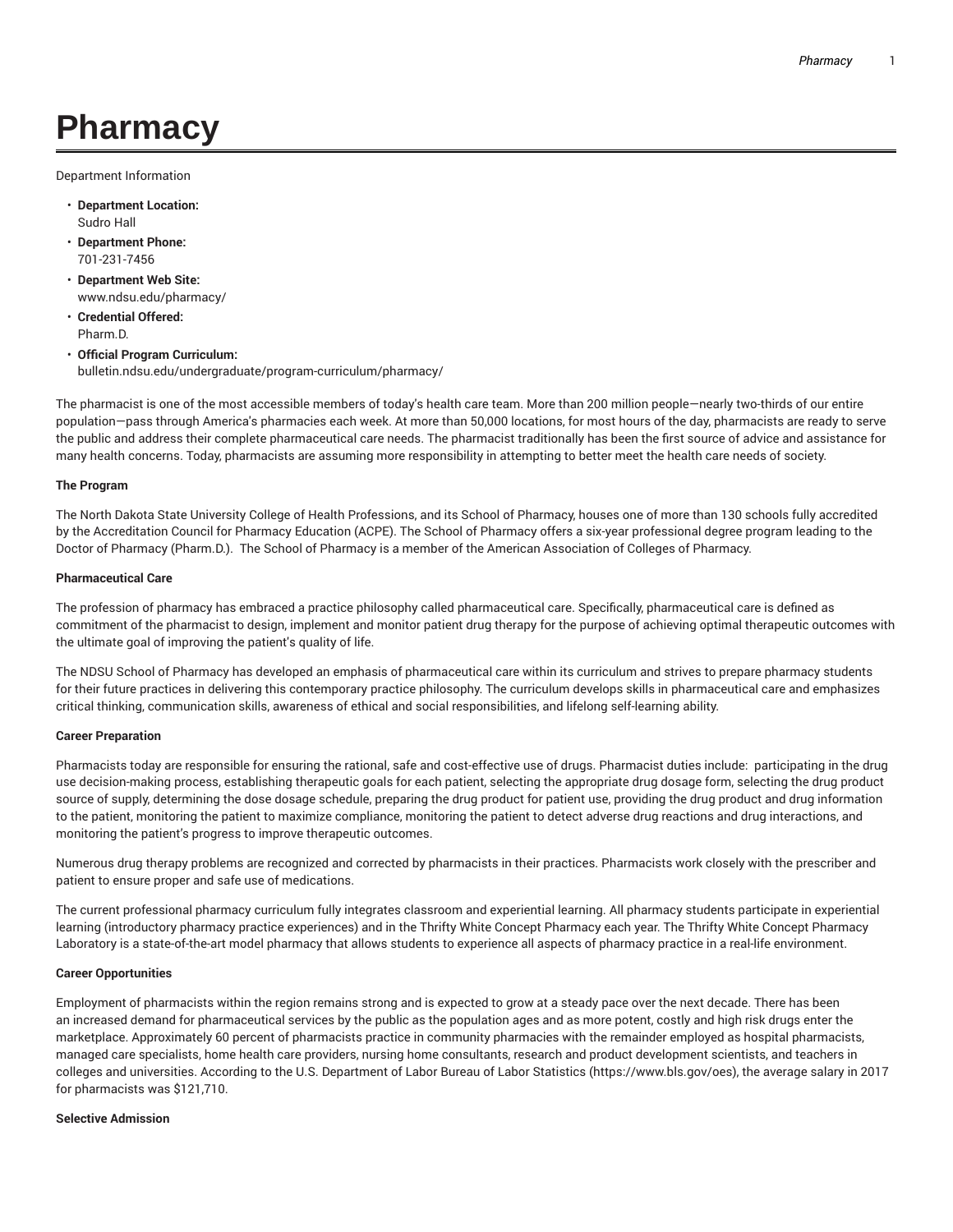NDSU's pharmacy program consists of two phases, a pre-pharmacy phase and a professional pharmacy phase. The professional program limits enrollment to 85 new students per class. Students may qualify for admission via one of two different paths.

The Early Admissions Pathway (EAP) Program is designed for high achieving high school students who seek an expedited path to the professional program. Students are selected for this path based on their academic credentials (including high school grade point averages and ACT or SAT scores) at the time they apply. Preference is given to North Dakota residents and. Students are evaluated during the spring before they enroll at NDSU as first year students. To be considered, students must be admitted to NDSU and must complete the Early Admissions Pathway (EAP) application along with all the required application fees by February 1st. Students who apply by the deadline will be notified by March 1. If offered conditional acceptance into NDSU's EAP Program, an additional \$125.00 NON-REFUNDABLE fee is required to save the student's spot in the program. Accepted students will then enter into the EAP pre-professional curriculum which includes an expedited set of courses that prepares them for the professional program. During their second pre-pharmacy year, students will complete a supplemental application on PharmCAS. To satisfy ACPE accreditation requirements, students also complete the Pharmacy College Admissions Test (PCAT) and an on-site interview. Transition into the final four years of the professional program is guaranteed as long as students meet all academic and professional requirements as specified by the College of Health Professions at the time of admission and in the conditional admission letter for the early admission path. Students accepted into the "Early Admissions" path, but who fail to meet all academic and professional requirements, are encouraged to apply to the professional program through our traditional path.

The second path is the "traditional" path. Pre-pharmacy students (including transfer students) typically apply for admission to the four-year professional program during the second (or in some cases the third) pre-pharmacy year. Students are selected based on academic performance in pre-pharmacy courses. Preference is given to North Dakota residents and students who attend NDSU. A cumulative grade point average of 3.0 (4.0 = A) or above is required before an applicant will be evaluated for admission to the professional program. The actual admission cutoff typically can be is much higher. The Pharmacy College Admission Test (PCAT) is an admission requirement, as is an on-site interview. Supplemental applications are due on or before December 31 for subsequent fall semester admission. Supplemental applications are submitted online directly to the Pharmacy Admissions Committee. A nonrefundable \$125.00 application fee must accompany the supplemental application.

# **Differential Tuition**

Students in the pharmacy professional program (i.e, the final five years of study for students on the early admission path, and the final four years for students on the traditional admission path) are assessed a different tuition rate. This differential tuition is assessed to cover the higher costs associated with the program.

## **Current Curriculum**

The curriculum leading to the Pharm.D. degree requires a minimum of six years of study. Approximately 77 semester hours are required in the preprofessional curriculum. The vast majority of required pre-professional courses (listed by name and number) must be completed by the end of spring term prior to admission to the professional program for traditional path students, or for early admission students, the final four years of the professional program. A maximum of six elective credits may be taken during the summer prior to entrance in the professional program.

The four-year professional program is divided into three years of didactic education on campus and one year (40 weeks) of experiential training (advanced pharmacy practice experience) with qualified preceptors at various practice sites. Additional introductory experiential training occurs during the summer sessions following the first and second years of the professional program, as well as during the third professional academic year. A wide variety of experiential rotation offerings are available to students. Students should plan to travel outside the Fargo-Moorhead area to fulfill their experiential program requirements.

Please note this is a sample plan of study and not an official curriculum. Actual student schedules for each semester will vary depending on start year, education goals, applicable transfer credit, and course availability. Students are encouraged to work with their academic advisor on a regular basis to review degree progress and customize an individual plan of study.

## **PRE-PHARMACY PROGRAM REQUIREMENTS**

| <b>First Year</b> |                       |                                    |                |
|-------------------|-----------------------|------------------------------------|----------------|
| Fall              | <b>Credits Spring</b> | <b>Credits Summer</b>              | <b>Credits</b> |
| <b>BIOL 150</b>   | 3 BIOL 151            | 3 Gen Ed Humanities & Fine<br>Arts | 6              |
| <b>BIOL 150L</b>  | 1 BIOL 151L           |                                    |                |
| <b>CHEM 121</b>   | 3 CHEM 122            | 3                                  |                |
| CHEM 121L         | 1 CHEM 122L           |                                    |                |
| <b>ENGL 120</b>   | 3 COMM 110            | 3                                  |                |
| <b>MATH 146</b>   | 4 ECON 201            | 3                                  |                |
| CHP 190           | 2 STAT 330            | 3                                  |                |
|                   | 17                    | 17                                 | 6              |